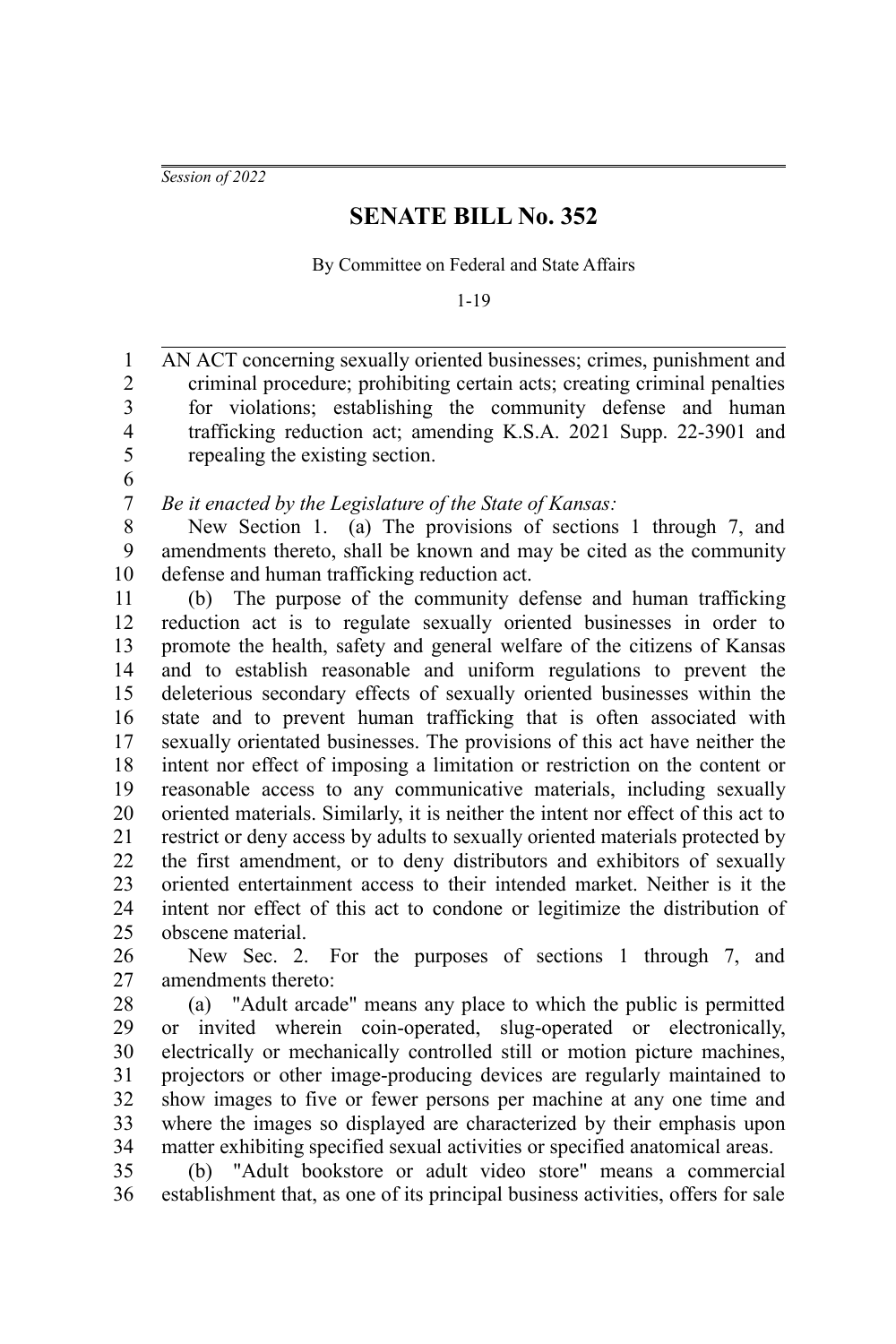or rental for any form of consideration any one or more of the following items: Books, magazines, periodicals or other printed matter or photographs, films, motion pictures, video cassettes, compact discs, digital video discs, slides or other visual representations that are characterized by their emphasis upon the display of specified sexual activities or specified anatomical areas. For purposes of this subsection, a principal business activity exists where the commercial establishment: 1 2 3 4 5 6 7

(1) Has a substantial portion of such establishment's displayed merchandise that consists of such items; 8 9

(2) has a substantial portion of the wholesale value of such establishment's displayed merchandise that consists of such items; 10 11

(3) has a substantial portion of the retail value of such establishment's displayed merchandise that consists of such items; 12 13

(4) derives a substantial portion of such establishment's revenues from the sale or rental, for any form of consideration, of such items; 14 15

(5) maintains a substantial section of such establishment's interior business space for the sale or rental of such items; or 16 17

18

(6) maintains an adult arcade.

(c) "Adult cabaret" means a nightclub, bar, juice bar, restaurant, bottle club or other commercial establishment, regardless of whether alcoholic beverages are served, that regularly features persons who appear seminude. 19 20 21  $22$ 

(d) "Adult motion picture theater" means a commercial establishment where films, motion pictures, video cassettes, slides or similar photographic reproductions, that are characterized by their emphasis upon the display of specified sexual activities or specified anatomical areas are regularly shown to more than five persons for any form of consideration. 23 24 25 26 27

(e) "Characterized by" means describing the essential character or dominant theme of an item. 28 29

(f) "Employee" means any person who performs any service on the premises of a sexually oriented business on a full-time, part-time or contract basis, whether or not the person is denominated an employee, independent contractor, agent or otherwise. "Employee" does not include a person exclusively on the premises for repair or maintenance of the premises or for the delivery of goods to the premises. 30 31 32 33 34 35

(g) "Establish" or "establishment" means and includes any of the following: 36 37

(1) The opening or commencement of any sexually oriented business as a new business; 38 39

(2) the conversion of an existing business, whether or not a sexually oriented business, to any sexually oriented business; or 40 41

(3) the addition of any sexually oriented business to any other existing sexually oriented business. 42 43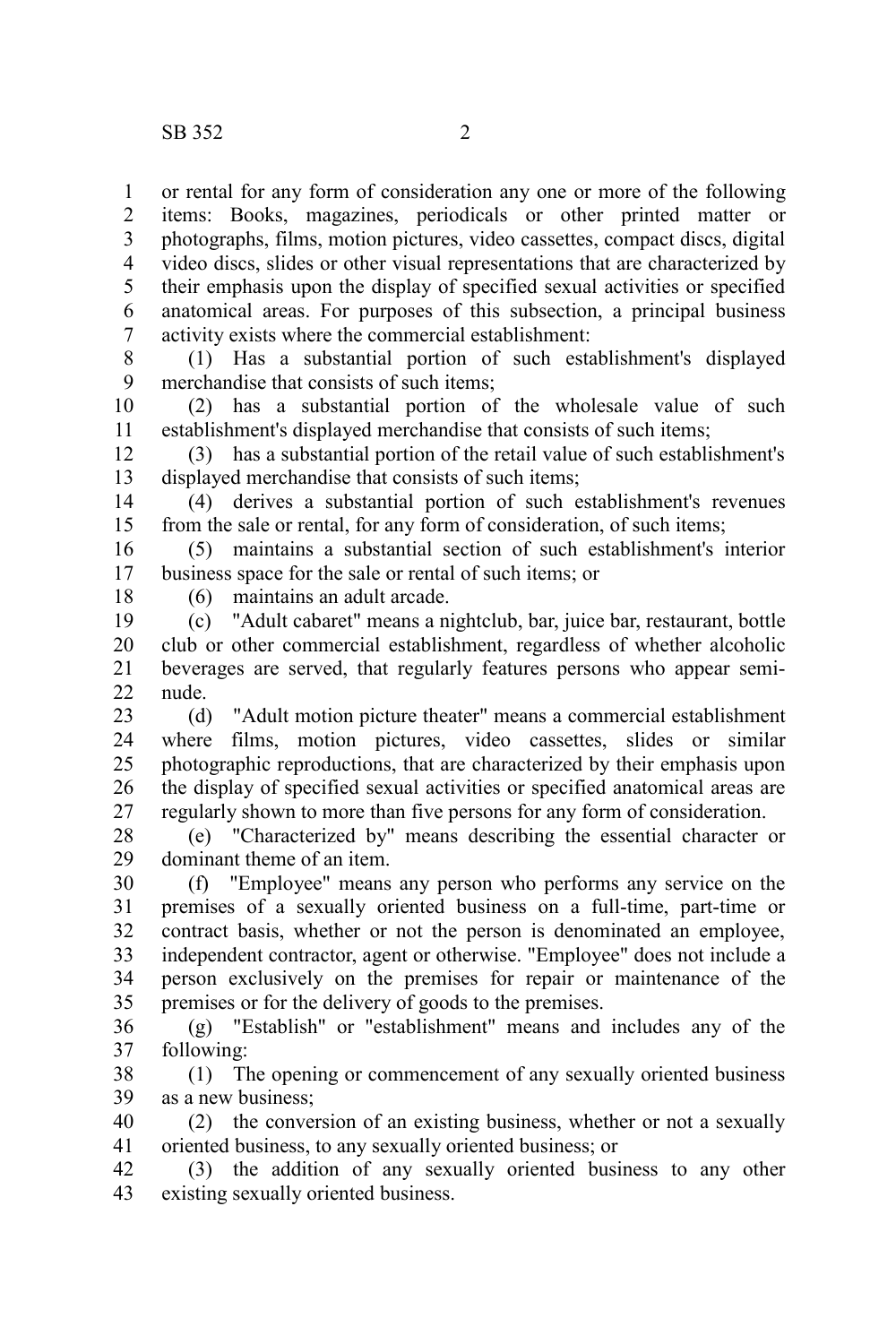(h) "Human trafficking" means the trade of human beings for the purpose of forced labor, sexual slavery or commercial sexual exploitation. 1 2

3 4

5 6

(i) "Influential interest" means any of the following: (1) The actual power to operate the sexually oriented business or control the operation, management or policies of the sexually oriented business or legal entity that operates the sexually oriented business;

(2) ownership of a financial interest of 30% or more of a business or of any class of voting securities of a business; or 7 8

(3) holding an office, including, but not limited to, the office of president, vice president, secretary, treasurer, managing member or managing director in a legal entity that operates the sexually oriented business. 9 10 11 12

(j) "Nudity" or "a state of nudity" means the showing of the human male or female genitals, pubic area, vulva, anus, anal cleft or cleavage with less than a fully opaque covering, or the showing of the female breast with less than a fully opaque covering of any part of the nipple and areola. 13 14 15 16

(k) "Operator" means any person on the premises of a sexually oriented business who causes the business to function, who puts or keeps in operation the business or who is authorized to manage the business or exercise overall operational control of the business premises. A person may be found to be operating or causing to be operated a sexually oriented business whether or not that person is an owner, part owner or licensee of the business. 17 18 19 20 21 22 23

(l) "Person" means any individual, partnership, corporation, association or other legal business entity. 24 25

(m) "Premises" means the real property upon which the sexually oriented business is located and all appurtenances thereto and buildings thereon, including, but not limited to, the sexually oriented business, the grounds, private walkways, parking lots and parking garages adjacent thereto, under the ownership, control or supervision of the licensee, as described in the application for a sexually oriented business license. 26 27 28 29 30 31

(n) "Regularly" means and refers to the consistent and repeated doing of the act so described. 32 33

(o) "Semi-nude" or "state of semi-nudity" means the showing of the female breast below a horizontal line across the top of the areola and extending across the width of the breast at that point or the showing of the male or female buttocks. "Semi-nude" or "state of semi-nudity" includes the lower portion of the human female breast, but does not include any portion of the cleavage of the human female breasts exhibited by a bikini, dress, blouse, shirt, leotard or similar wearing apparel, provided the areola is not exposed in whole or in part. 34 35 36 37 38 39 40 41

(p) "Semi-nude model studio" means a place where persons regularly appear in a state of semi-nudity for money or any form of consideration in 42 43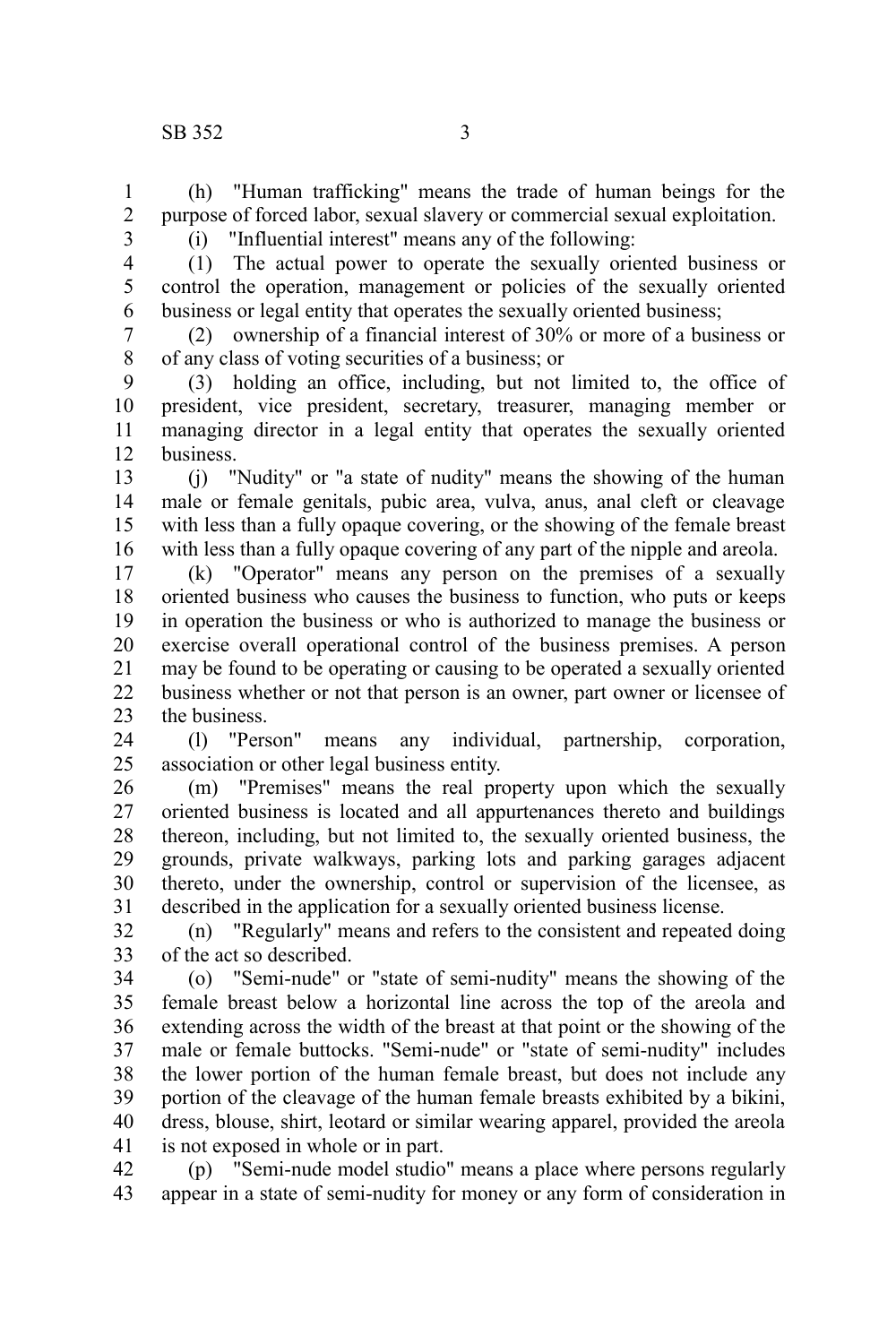order to be observed, sketched, drawn, painted, sculptured, photographed or similarly depicted by other persons. "Semi-nude model studio" does not mean any place where persons appearing in a state of semi-nudity did so in a modeling class operated: 1 2 3 4

(1) By a postsecondary educational institution, as defined in K.S.A. 74-3201b, and amendments thereto, supported entirely or partly by state moneys; 5 6 7

(2) by a private postsecondary educational institution, as defined in K.S.A. 74-32,163, and amendments thereto, supported entirely or partly by state moneys; or 8 9 10

(3) in a structure that has no sign visible from the exterior of the structure and no other advertising that indicates a semi-nude person is available for viewing and where, in order to participate in a class, a student must enroll at least three days in advance of the class. 11 12 13 14

(q) "Sexual device" means any three-dimensional object designed and marketed for stimulation of the male or female human genitals, anus, female breast or for sadomasochistic use or abuse of oneself or others and includes devices such as dildos, vibrators, penis pumps and physical representations of the human genital organs. "Sexual device" does not include devices primarily intended for protection against sexually transmitted diseases or for preventing pregnancy. 15 16 17 18 19 20 21

(r) "Sexual device shop" means a commercial establishment that regularly features sexual devices. "Sexual device shop" does not include any pharmacy, drug store, medical clinic, any establishment primarily dedicated to providing medical or healthcare products or services or any commercial establishments that do not restrict access to their premises by reason of age. 22 23 24 25 26 27

(s) "Sexual encounter center" means a business or commercial enterprise that, as one of its principal business purposes, purports to offer for any form of consideration, physical contact in the form of wrestling or tumbling between persons of the opposite sex when one or more of the persons is semi-nude. 28 29 30 31 32

(t) "Sexually oriented business" means an adult arcade, an adult bookstore or adult video store, an adult cabaret, an adult motion picture theater, a semi-nude model studio, a sexual device shop or a sexual encounter center. 33 34 35 36

37

(u) "Specified anatomical areas" means and includes:

(1) If less than completely and opaquely covered, human genitals, pubic region, buttock and female breast below a point immediately above the top of the areola; and 38 39 40

(2) human male genitals in a discernibly turgid state, even if completely and opaquely covered. 41 42

(v) "Specified criminal activity" means any of the following specified 43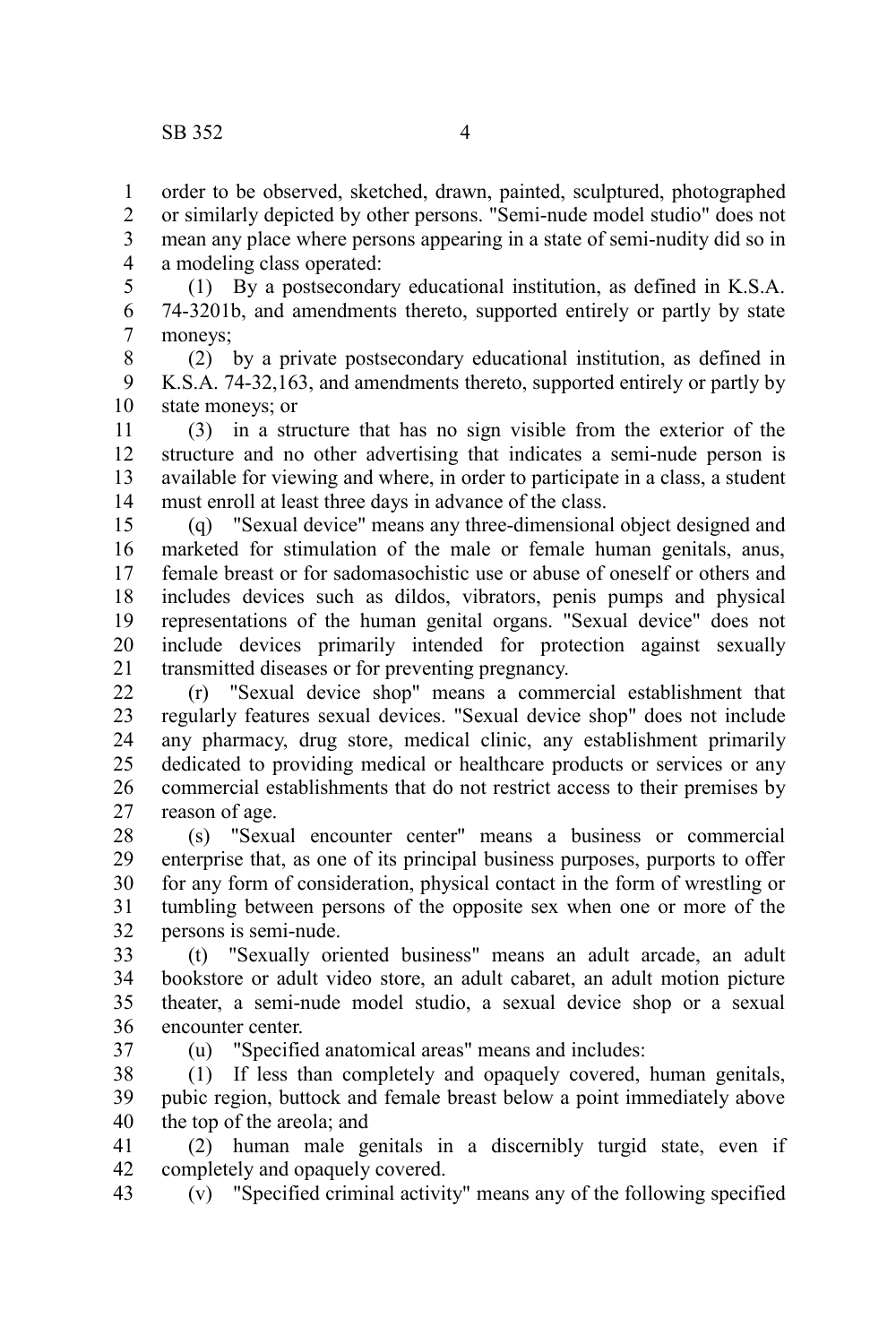offenses by a person who, within the preceding eight years, has been convicted of or released from confinement for: 1 2

(1) Any offense set forth in K.S.A. 2021 Supp. 21-5426, 21-5503, 21- 5504, 21-5505, 21-5506, 21-5507, 21-5508, 21-5509, 21-5510, 21-5511, 21-5512, 21-5513, 21-6419, 21-6420 and 21-6421, and amendments thereto; 3 4 5 6

(2) any offense set forth in K.S.A. 2021 Supp. 21-6401 and 21-6402, and amendments thereto; 7 8

(3) any offense set forth in K.S.A. 2021 Supp. 21-5701 et seq., and amendments thereto; 9 10

(4) a crime in effect prior to July 1, 2011, that is substantially the same as a crime listed in paragraphs  $(1)$ ,  $(2)$  and  $(3)$ ; 11 12

(5) any offense set forth in K.S.A. 79-3228, and amendments thereto, or any other provision of law that prescribes criminal conduct with regard to the Kansas income tax act; 13 14 15

(6) any attempt, solicitation or conspiracy to commit an offense in paragraphs (1) through (4); or 16 17

(7) any offense under the laws of another jurisdiction that is substantially the same as an offense in paragraphs (1) through (5). 18 19

20 21 (w) "Specified sexual activity" means any of the following:

(1) Intercourse, oral copulation, masturbation or sodomy; or

(2) excretory functions as a part of or in connection with any of the activities described in paragraph (1). 22 23

24

(x) "Substantial" means at least 30% of the items so modified.

(y) "Viewing room" means the room, booth or area where a patron of a sexually oriented business would ordinarily be positioned while watching a film, video cassette, digital video disc or other video reproduction. 25 26 27 28

New Sec. 3. (a) No person shall establish a sexually oriented business within 1,000 feet of any preexisting accredited public or private elementary or secondary school, house of worship, state-licensed day care facility, public library, public park, residence or other sexually oriented business. For purposes of this subsection, measurements shall be made in a straight line, without regard to intervening structures or objects, from the closest portion of the parcel containing the sexually oriented business to the closest portion of the parcel containing the preexisting accredited elementary or secondary school, house of worship, state-licensed day care facility, public library, public park, residence or other sexually oriented business. This subsection shall not apply to any sexually oriented business lawfully established prior to the effective date of this act. 29 30 31 32 33 34 35 36 37 38 39 40

(b) No person shall establish a sexually oriented business if a person with an influential interest in the sexually oriented business has been convicted of a specified criminal activity. 41 42 43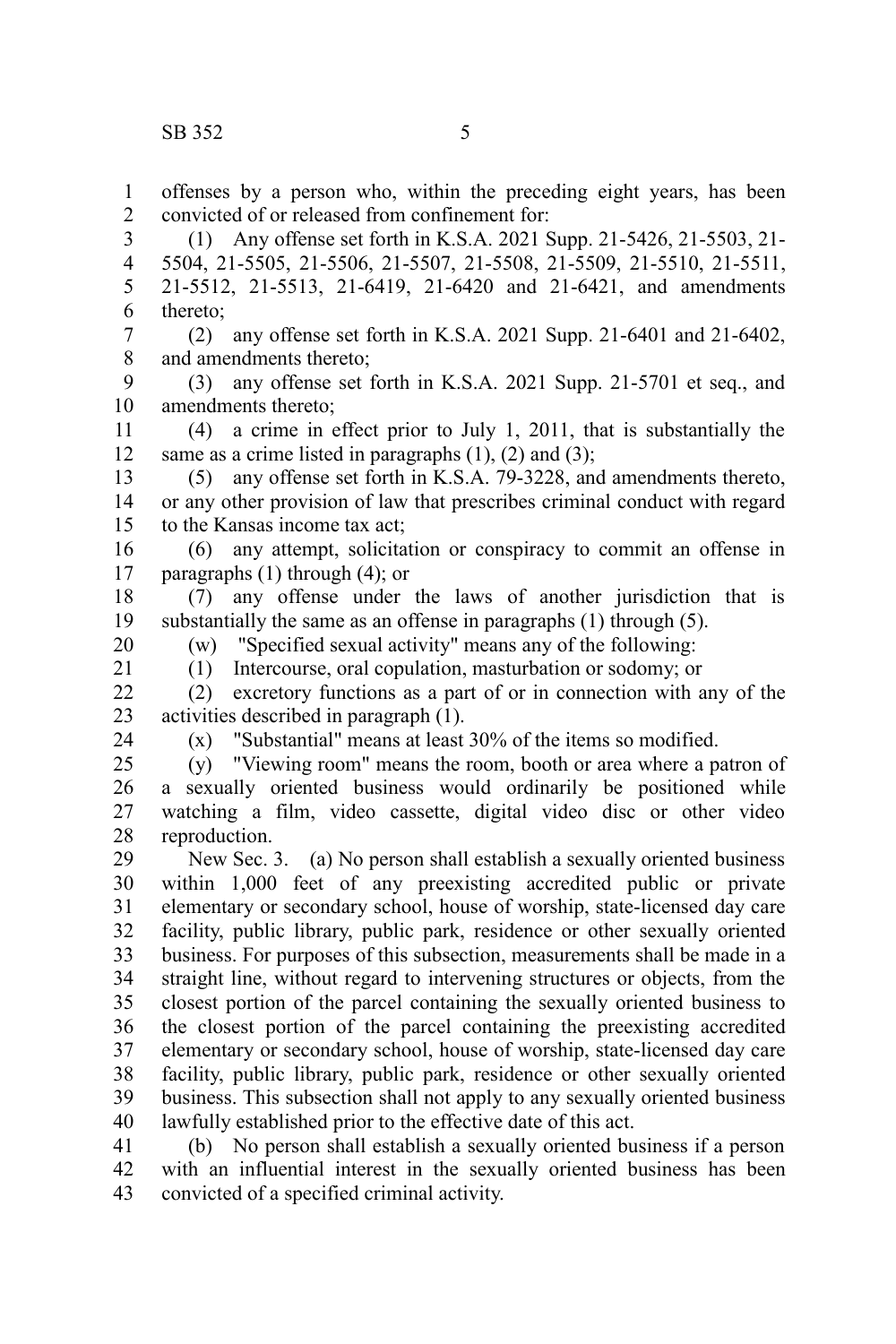New Sec. 4. (a) No person shall knowingly or intentionally appear in a state of nudity in a sexually oriented business. 1 2

(b) No employee shall knowingly or intentionally appear in a seminude condition in a sexually oriented business unless the employee, while semi-nude, shall be and remain on a fixed stage at least six feet from all patrons and at least 18 inches from the floor in a room of at least 600 square feet. 3 4 5 6 7

(c) No employee shall knowingly or intentionally while semi-nude, touch a patron or the clothing of a patron in a sexually oriented business. 8 9

(d) A sexually oriented business that exhibits on the premises, through any mechanical or electronic image-producing device, a film, video cassette, digital video disk or other video reproduction characterized by an emphasis on the display of specified sexual activities or specified anatomical areas shall comply with the following requirements: 10 11 12 13 14

(1) The interior of the premises shall be configured in such a manner that there is an unobstructed view from an operator's station of every area of the premises, including the interior of each viewing room, but excluding restrooms; 15 16 17 18

(2) an operator's station shall not exceed 32 square feet of floor area; and 19 20

(3) if the premises has two or more operator's stations designated, then the interior of the premises shall be configured in such a manner that there is an unobstructed view of each area of the premises to which any patron is permitted access for any purpose from at least one of the operator's stations. The view required by this subsection shall be by direct line of sight from the operator's station. 21 22 23 24 25 26

(e) It shall be the duty of the operator to ensure that at least one employee is on duty and situated in an operator's station at all times that any patron is on the portion of the premises monitored by that operator station. It shall be the duty of the operator, and it shall also be the duty of any employee present on the premises, to ensure that the view area specified in subsection (d) remains unobstructed by any doors, curtains, walls, merchandise, display racks or other materials or enclosures at all times that any patron is present on the premises. 27 28 29 30 31 32 33 34

(f) Sexually oriented businesses that do not have stages or interior configurations that meet the minimum requirements of this section shall be given 180 days from the effective date of this act to comply with such stage and building requirements. During such time period, any employee who appears within view of any patron in a state of semi-nudity shall remain, while semi-nude, at least six feet away from all patrons. 35 36 37 38 39 40

(g) (1) No operator shall allow or permit a sexually oriented business to be or remain open between the hours of 12 midnight and 6 a.m. on any day. 41 42 43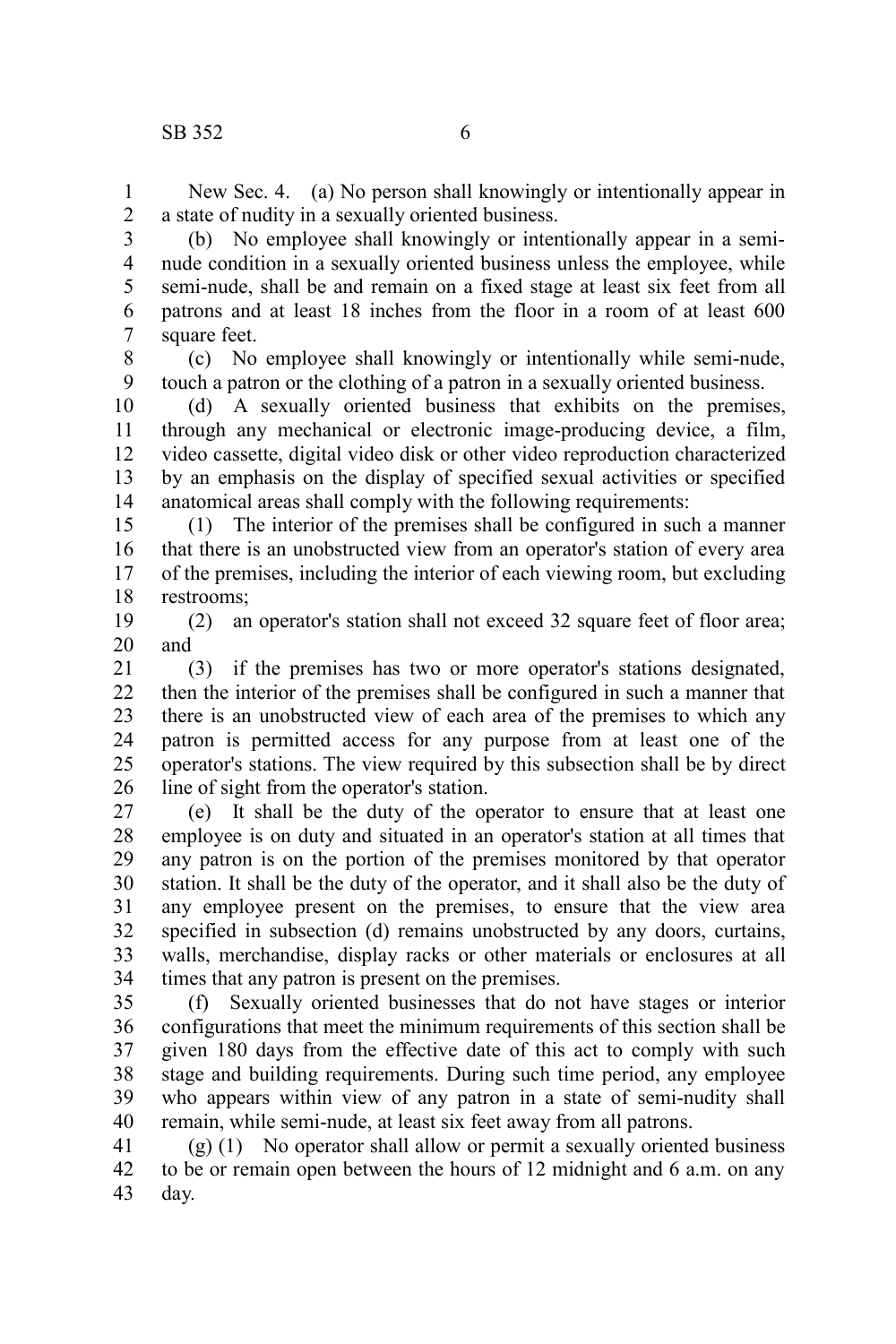1

(2) No person shall:

(A) Intentionally or knowingly sell, use or consume alcoholic beverages on the premises of a sexually oriented business; or 2 3

(B) knowingly allow a person under 18 years of age on the premises of a sexually oriented business. 4 5

New Sec. 5. For the purposes of sections 1 through 7, and amendments thereto, it shall be a defense to liability for an officer, director, general partner or a person who managed, supervised or controlled the operation of the sexually oriented business that: 6 7 8 9

(a) The act that forms the basis for the violation was committed by an employee and that such officer, director, general partner or a person who managed, supervised or controlled the operation of the sexually oriented business did not knowingly or recklessly allow such act by the employee; or 10 11 12 13 14

(b) such officer, director, general partner or a person who managed, supervised or controlled the operation of the sexually oriented business to whom liability is imputed, was powerless to prevent the act of an employee that act forms the basis for the violation. 15 16 17 18

New Sec. 6. Any person violating or refusing to comply with any provision of sections 1 through 7, and amendments thereto, shall be guilty of a class C misdemeanor. Each day that a violation is permitted to exist or occur and each separate occurrence shall constitute a separate offense. 19 20 21 22

New Sec. 7. The provisions of sections 1 through 7, and amendments thereto, are declared to be severable, and if any provision or the application thereof to any persons or circumstances is held to be invalid, such invalidity shall not affect other provisions or applications of this act. 23 24 25 26

Sec. 8. K.S.A. 2021 Supp. 22-3901 is hereby amended to read as follows: 22-3901. *(a)* The following unlawful activities and the use of real or personal property in maintaining and carrying on such activities are hereby declared to be common nuisances: 27 28 29 30

(a)*(1)* Commercial gambling; 31

 **dealing in gambling devices;** 32

(c)*(3)* possession of gambling devices; 33

- (d)*(4)* promoting obscenity; 34
- $(e)(5)$  promoting the sale of sexual relations; 35
- (f)*(6)* commercial sexual exploitation of a child; 36
- (g)*(7)* violations of any law regulating controlled substances; 37

(h)*(8)* habitual violations of any law regulating the sale or exchange of alcoholic liquor or cereal malt beverages, by any person not licensed pursuant to chapter 41 of the Kansas Statutes Annotated, and amendments thereto; 38 39 40 41

 $\overrightarrow{(i)}$ (9) habitual violations of any law regulating the sale or exchange of cigarettes or tobacco products, by any person not licensed pursuant to 42 43